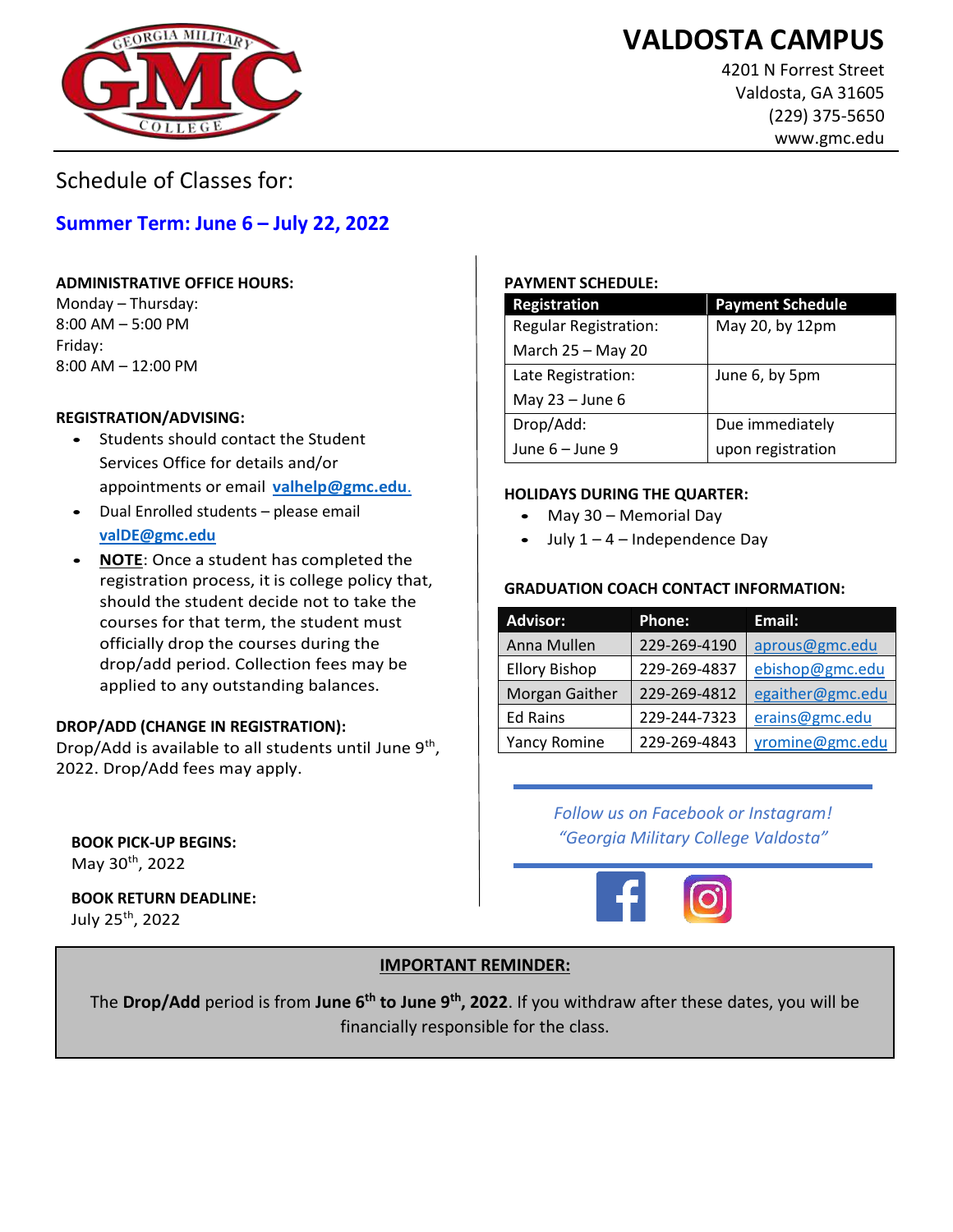

# **VALDOSTA CAMPUS**

4201 N Forrest Street Valdosta, GA 31605 (229) 375-5650

ww.gmc.edu

### Schedule of Classes for:

### **Summer Term: June 6 – July 22, 2022**

#### **FEES**

- •Application for Admission Fee *\$35*
- •Science Lab Fee *\$45*
- •Book Fee *\$15 per credit hour*
- •CIS 100 Level Classes *\$10\**
- •CIS 200 Level Classes *\$20\**
- •Drop/Add Fee *\$15*
- •Late Registration Fee *\$75\*\**
- •PED Classes *\$15*
- •PER-101 Classes *\$6*
- •Returned Check Fee *\$25*
- •Late Book Fee *\$25*
- •Book Replacement Fee *Varies*

\*Fee charged for classes held on Valdosta Campus only. \*\*Any course changes after the regular registration period will result in a late registration or drop/add charge.

#### **FINANCIAL SERVICES**

Student Services Office hours are: 8:00 AMto 5:00 PM Monday through Thursday, and Friday from 8:00 AM to 12:00 PM. Appointments may be made at the counter or by telephone (229) 375-5651.

#### **TUITION ASSISTANCE**

Military tuition assistance of 100% is available. Military tuition assistance forms should be completed before registering for class. Call (229) 257-3854 or (229) 244-7323 for the availability date of tuition assistance for the term.

#### **VA BENEFITS**

A GMC certifying official, **Mr. Ed Rain**s in Room 405 on Fridays from 8am-12pm, can assist with Veteran's benefits processing.

#### **PELL GRANT/FAFSA**

Awards are based on a determination of need by the Federal Department of Education, considering the financial status of the student and parents. Students are responsible for providing documentation requested by the Financial Aid office to complete the financial aid process.

#### **HOPE SCHOLARSHIP**

The HOPE Scholarship is available to Georgia residents who meet the criteria set by the state. **SECOND CHANCE HOPE** 

Second Chance HOPE is available to Georgia residents who meet qualifying criteria.

#### **STUDENT LOANS**

Federal guaranteed student loans are available. **STATUS LETTERS** 

Status letters will be processed after the Drop/Add period ends.

### **WITHDRAWAL/DROP POLICY**

Students are responsible for completion of all steps required to withdraw from a class. When students miss deadlines, policies apply that may penalize them. When students register for classes, they have entered into a contractual agreement and are obligated to pay Georgia Military College for any courses on that contract at the time of registration. After students have registered, they must complete a Change in Registration form to remove/change that contract. After the drop/add period ends, students may withdraw from class and are financially responsible for that class. Collection fees may be applied to all outstanding balances. **ATTENDANCE INFORMATION** 

Students are responsible for knowing and abiding by the attendance policy for each class in which they are enrolled. Failure to attend class may result in an instructor-initiated withdrawal and the grade of IU.

#### **GRADUATION**

Students who plan to complete degree requirements during the term should contact their graduation coach.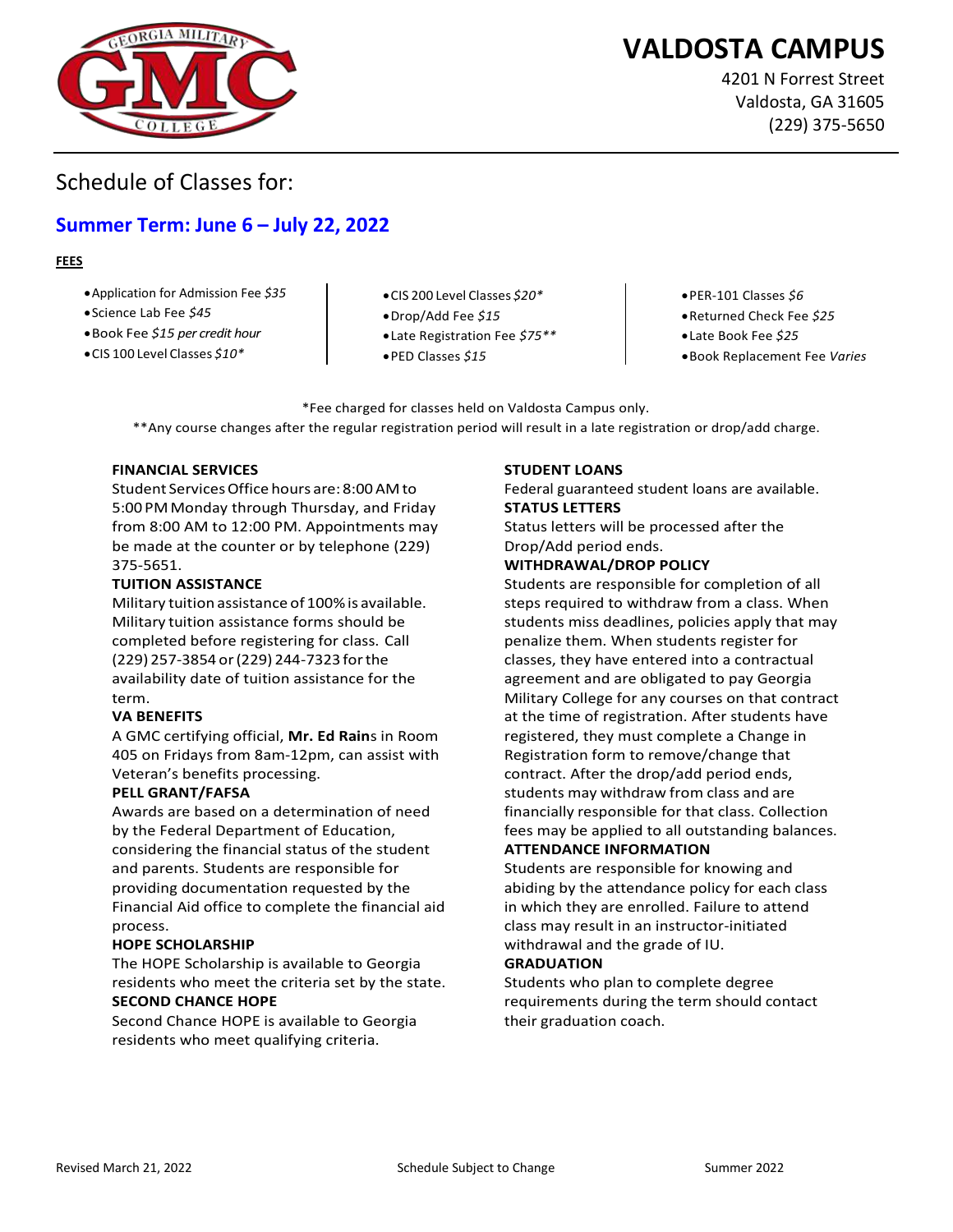# **Flexibility of Course Formats Offered at GMC**

### **IN-SEAT**

**Traditional course that** meets exclusively in person with a professor at a physical campus for a traditional experience with full local campus support.

# **HYBRID**

Course contains a combination of in-seat learning at a scheduled time as well as online learning components to compensate for reduced in-seat hours.

# **REMOTE LEARNING**

Course is a live interactive class at scheduled times in a classroom with a professor. Students can participate in the course via streaming services from their personal computer at home, in person from the broadcasting campus, or from a classroom or lab at any GMC location.

# **ONLINE**

Course allows for a fully online and more flexible learning experience via their personal computer from the students' location of choice. These courses involve a professor, virtual learning materials, and group work.

Discuss these course options with your academic advisor today!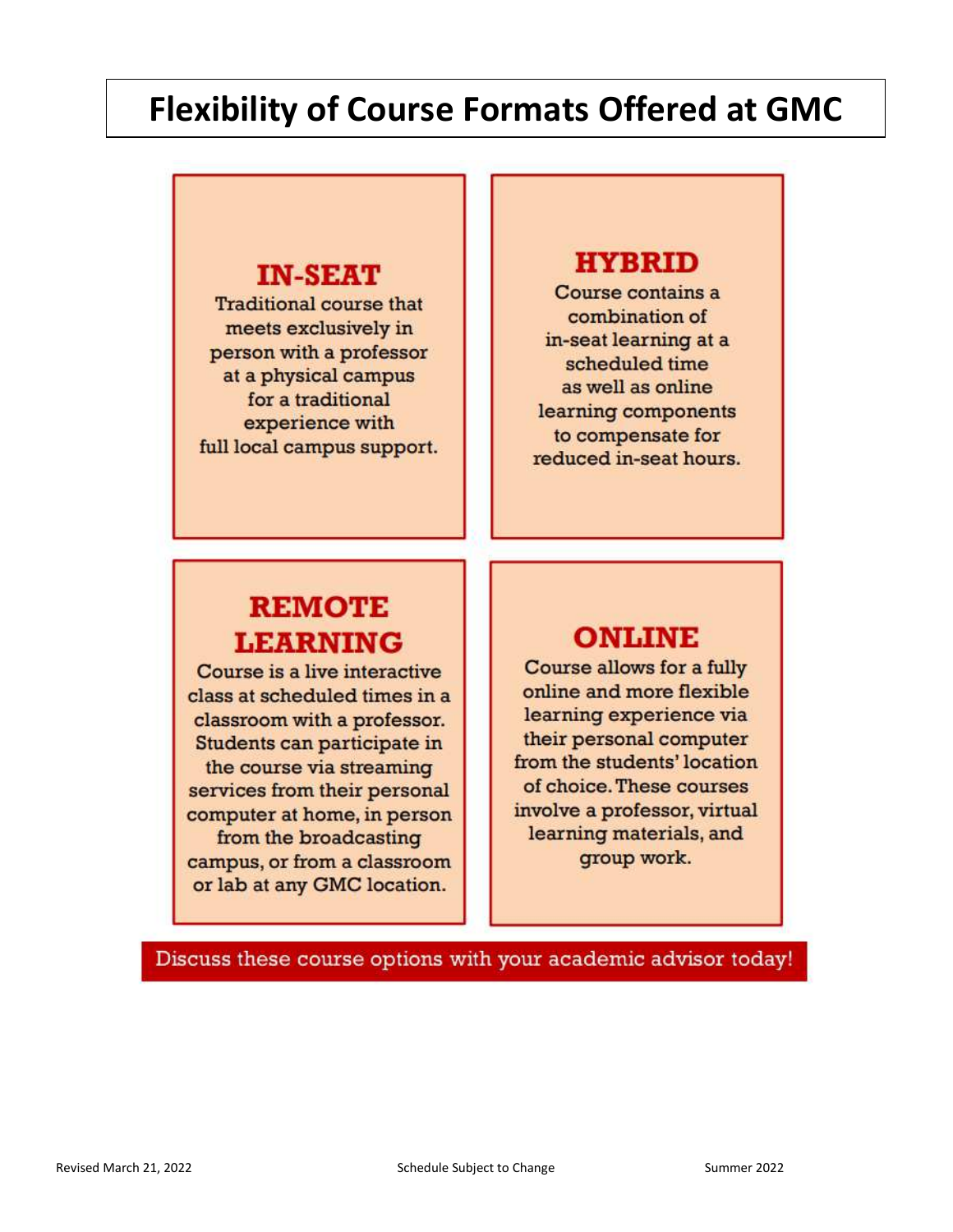# **In-Seat Classes Offered for:**

## **Summer Term – June 6 – July 22, 2022**

| Times           | Days          | Content     | Course         | Section | Title                                  | <b>Hrs</b>     | Instructor              | Room |
|-----------------|---------------|-------------|----------------|---------|----------------------------------------|----------------|-------------------------|------|
| 8:15AM-9:30AM   | <b>MWF</b>    | Lecture/Lab | <b>BIO-123</b> | 70321   | General Biology I*                     | 6              | Breit, J.               | 2512 |
| 8:15AM-10:50AM  | <b>TTh</b>    | Lecture/Lab |                |         |                                        |                |                         |      |
| 8:15AM-9:30AM   | <b>MWF</b>    | Lecture/Lab | <b>BIO-207</b> | 70321   | Human Anatomy & Physiology I*          | 6              | Wright, C.              | 406  |
| 8:15AM-10:50AM  | <b>TTh</b>    | Lecture/Lab |                |         |                                        |                |                         |      |
| 8:15AM-9:30AM   | <b>MTWThF</b> | Lecture     | <b>MAT-112</b> | 00321   | Precalculus*                           | 5              | Burton, T. W.           | 211  |
| 8:15AM-9:30AM   | <b>MTWThF</b> | Lecture     | <b>MAT-200</b> | 70321   | Applied General Probability and        | 5              | Nikolaychuk, K.         | 2507 |
|                 |               |             |                |         | Statistics*                            |                |                         |      |
| 8:15AM-9:30AM   | TTh           | Lecture     | <b>PED-125</b> | 70321   | <b>Fitness Walking</b>                 | 2              | Green, L.               | 206  |
| 8:15AM-9:30AM   | MWF/MW        | Hybrid      | PLS-101        | 7032H   | Intro. to American Government          | 5              | Wilcox, I.              | 213  |
|                 |               |             |                |         |                                        |                |                         |      |
| 9:35AM-10:50AM  | TWTh          | Hybrid      | <b>ENG-102</b> | 7033H   | Composition II*                        | 5              | Harris, W.              | 409  |
| 9:35AM-10:50AM  | <b>TWTh</b>   | Hybrid      | <b>ENG-201</b> | 0033H   | World Literature I*                    | 5              | Routsong, K.            | 218  |
| 9:35AM-10:50AM  | <b>MTWThF</b> | Lecture     | <b>MAT-094</b> | 70331   | College Prep Algebra I                 | 5              | <b>TBA</b>              | 210  |
| 9:35AM-10:50AM  | <b>MTWThF</b> | Hybrid      | <b>MAT-201</b> | 0033H   | Calculus I*#                           | 6              | Nikolaychuk, K.         | 211  |
| 9:35AM-10:50AM  | <b>MW</b>     | Hybrid      | PER-201        | 7033H   | <b>Critical Thinking and Character</b> | 3              | Green, L.               | 2201 |
|                 |               |             |                |         | Development#                           | 5              |                         |      |
| 9:35AM-10:50AM  | TTh/TThF      | Hybrid      | <b>PSY-200</b> | 7033H   | Intro. to Psychology                   | $\overline{2}$ | Conway, K.<br>Green, L. | 413  |
| 9:35AM-10:50AM  | TTh           | Lecture     | <b>WEL-154</b> | 70331   | Wellness                               |                |                         | 414  |
| 9:35AM-12:10PM  | <b>MW</b>     | Lecture/Lab | <b>BIO-299</b> | 70341   | Microbiology*                          | 6              | Wright, C.              | 408  |
| 10:55AM-12:10PM | <b>TThF</b>   | Lecture/Lab |                |         |                                        |                |                         |      |
| 10:55AM-12:10PM | TWTh          | Hybrid      | COM-201        | 0034H   | <b>Public Speaking</b>                 | 5              | Gosier, A.              | 2201 |
| 10:55AM-12:10PM | <b>TWTh</b>   | Hybrid      | <b>ENG-101</b> | 7034H   | Composition I*                         | 5              | Harris, W.              | 409  |
| 10:55AM-12:10PM | TWTh          | Hybrid      | HIS-121        | 7034H   | American History I                     | 5              | <b>TBA</b>              | 416  |
| 10:55AM-12:10PM | <b>MTWThF</b> | Lecture     | <b>MAT-095</b> | 70341   | College Prep Algebra II                | 5              | <b>TBA</b>              | 210  |
| 10:55AM-12:10PM | <b>MTWThF</b> | Lecture     | <b>MAT-109</b> | 70341   | College Algebra*                       | 5              | Nikolaychuk, K.         | 211  |
| 10:55AM-12:10PM | TTh           | Hybrid      | PER-101        | 7034H   | College Success#                       | $\overline{3}$ | Green, L.               | 2207 |
| 10:55AM-12:10PM | MWF/MW        | Hybrid      | PLS-101        | 7034H   | Intro. to American Government          | 5              | Wilcox, I.              | 213  |
| 10:55AM-12:10PM | <b>TWTh</b>   | Hybrid      | SOC-200        | 0034H   | Intro. to Sociology                    | 5              | Storey, P.              | 2307 |
| 12:15PM-1:30PM  | <b>MTWTh</b>  | Hybrid      | <b>BIO-115</b> | 0035H   | Marine Biology#                        | 5              | Wright, C.              | 206  |
| 12:15PM-1:30PM  | <b>MTWTh</b>  | Hybrid/Lab  | <b>BIO-124</b> | 7035H   | General Biology II*#                   | 6              | Breit, J.               | 2512 |
| 1:35PM-3:05PM   | <b>MW</b>     | Hybrid/Lab  |                |         |                                        |                |                         |      |
| 12:15PM-1:30PM  | <b>MTWTh</b>  | Hybrid/Lab  | <b>BIO-208</b> | 7035H   | Human Anatomy & Physiology II*#        | 6              | Burroughs, J.           | 406  |
| 1:35PM-3:05PM   | <b>MW</b>     | Hybrid/Lab  |                |         |                                        |                |                         |      |
| 3:35PM-4:50PM   | TTh           | Lecture     | <b>WEL-154</b> | 70371   | Wellness                               | $\overline{2}$ | Green, L.               | 206  |
|                 |               |             |                |         |                                        |                |                         |      |
| 4:50PM-8:00PM   | <b>MW</b>     | Hybrid/Lab  | <b>BIO-207</b> | 7040H   | Human Anatomy & Physiology I*#         | 6              | Burroughs, J.           | 406  |
| 4:50PM-8:00PM   | <b>MW</b>     | Lecture/Lab | <b>CHE-122</b> | 70401   | Principles of Chemistry II             | $6\,$          | Baptiste, L.            | 408  |
| 4:50PM-8:00PM   | <b>Th</b>     | Lecture/Lab |                |         |                                        |                |                         |      |
| 5:00PM-8:00PM   | M             | Hybrid      | <b>ENG-201</b> | 7040H   | World Literature I*                    | 5              | Dickson, S.             | 415  |
| 5:00PM-8:00PM   | M             | Hybrid      | <b>HIS-122</b> | 7040H   | American History II                    | 5              | McCall, S.              | 2307 |
| 5:00PM-8:00PM   | <b>MW</b>     | Lecture     | <b>MAT-094</b> | 70401   | College Prep Algebra I                 | 5              | <b>TBA</b>              | 210  |
| 5:00PM-8:00PM   | M             | Hybrid      | <b>MGT-210</b> | 0040H   | Management and Organization            | 5              | Rains, E.               | 218  |
| 5:00PM-8:00PM   | W             | Hybrid      | PSY-200        | 7040H   | Intro. to Psychology                   | 5              | Conway, K.              | 413  |
| 5:00PM-8:00PM   | W             | Hybrid      | SOC-205        | 0040H   | <b>Social Problems</b>                 | 5              | Storey, P.              | 2307 |
| 4:50PM-8:00PM   | TTh           | Hybrid/Lab  | BIO-124        | 7044H   | General Biology II*#                   | 6              | Lockhart, J. M.         | 2512 |
| 5:00PM-8:00PM   | T.            | Hybrid      | <b>ENG-102</b> | 7044H   | Composition II*                        | 5              | Harris, W.              | 409  |
| 5:00PM-8:00PM   | TTh           | Lecture     | <b>MAT-095</b> | 70441   | College Prep Algebra II                | 5              | <b>TBA</b>              | 210  |
| 5:00PM-8:00PM   | TTh           | Lecture     | <b>MAT-109</b> | 70441   | College Algebra*                       | 5              | Nikolaychuk, K.         | 2507 |
| 5:20PM-7:25PM   | T.            | Hybrid      | PER-101        | 7044H   | <b>College Success</b>                 | 3              | Lindner, B.             | 2307 |
| 5:20PM-7:25PM   | T             | Hybrid      | PER-201        | 7044H   | <b>Critical Thinking and Character</b> | $\overline{3}$ | Rains, E.               | 2201 |
|                 |               |             |                |         | Development                            |                |                         |      |
| 5:00PM-8:00PM   | Τ             | Hybrid      | PLS-101        | 7044H   | Intro, to American Government          | 5              | Taylor, R.              | 213  |
| 5:20PM-7:20PM   | TTh           | Hybrid      | PSY-203        | 7044H   | Human Growth and Development           | 5              | Correll, V.             | 413  |
| 8:05PM-10:50PM  | TTh           | Hybrid/Lab  | <b>BIO-123</b> | 7048H   | General Biology I*#                    | 6              | Lockhart, J. M.         | 2512 |
| 8:05PM-10:50PM  | <b>MW</b>     | Hybrid/Lab  | <b>BIO-208</b> | 7048H   | Human Anatomy & Physiology II*#        | 6              | Lockhart, J. M.         | 406  |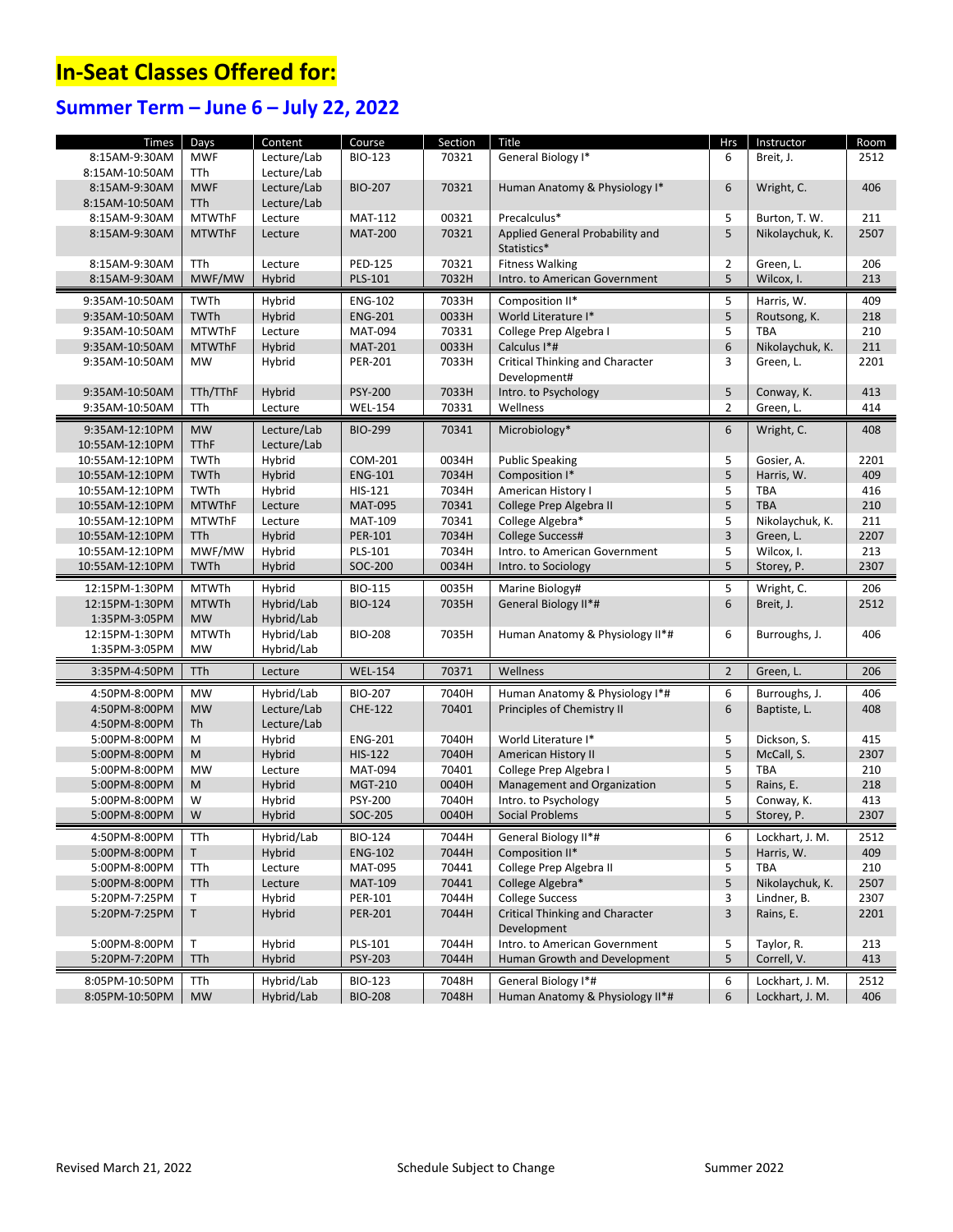# **In-Seat Classes Offered at Moody Air Force Base:**

| 5:00PM-7:00PM | - W | Hybrid        | PER-101        | 7005H | College Success    | Rains. E. | <b>MAFB</b> |
|---------------|-----|---------------|----------------|-------|--------------------|-----------|-------------|
|               |     |               |                |       | Meets at Moody AFB |           |             |
| 5:00PM-8:00PM |     | <b>Hybrid</b> | <b>ENG-102</b> | 7007H | Composition II*    | Pope, G.  | <b>MAFB</b> |
|               |     |               |                |       | Meets at Moody AFB |           |             |
| 5:00PM-8:00PM | Th  | Hybrid        | <b>ENG-101</b> | 7008H | Composition I*     | Pope, G.  | <b>MAFB</b> |
|               |     |               |                |       | Meets at Moody AFB |           |             |

# **Synchronous (Remote) Classes Offered for:**

### **Summer Term – June 6 – July 22, 2022**

| <b>Course Section</b> | <b>Title</b>                                | <b>Hours</b> | <b>Days</b>   | <b>Start</b> | End      | Instructor        |
|-----------------------|---------------------------------------------|--------------|---------------|--------------|----------|-------------------|
| ACC-201-004H1         | Principles of Accounting I                  | 5            | <b>MW</b>     | 2:15 PM      | 4:05 PM  | Greene, Sharon    |
| ART-194-0018H         | Art Appreciation                            | 5            | T             | 5:20 PM      | 8:30 PM  | Gillies, Michael  |
| ART-205-0022H         | 3 Dimensional Design                        | 5            | S             | 8:00 AM      | 2:15 PM  | Gillies, Michael  |
| BIO-115-0035H         | <b>Marine Biology</b>                       | 5            | <b>MTWTH</b>  | 12:15 PM     | 1:30 PM  | Wright, Charles   |
| BIO-123-0002H         | <b>General Biology I</b>                    | 6            | W             | 8:00 AM      | 1:25 PM  | Robinson, Angel   |
| BIO-124-0013H         | <b>General Biology II</b>                   | 6            | <b>TTH</b>    | 8:30 AM      | 11:30 AM | Jones, Brandi     |
| BIO-207-0013H         | Human Anatomy and Physiology I              | 6            | <b>TTH</b>    | 9:00 AM      | 11:40 AM | Robinson, Angel   |
| BIO-208-0019H         | Human Anatomy and Physiology II             | 6            | <b>MW</b>     | 5:20 PM      | 8:20 PM  | James, Tiffany    |
| BIO-270-0002H         | General Zoology                             | 6            | <b>MW</b>     | 8:30 AM      | 11:30 AM | White, Benjamin   |
| BIO-299-0016H         | Microbiology                                | 6            | <b>TTH</b>    | 12:00 PM     | 2:40 PM  | Robinson, Angel   |
| BSM-302-00415         | <b>Healthcare Management</b>                | 5            | <b>TTH</b>    | 5:20 PM      | 8:20 PM  | Warner, John      |
| BSM-340-0018H         | <b>Operations Management</b>                | 5            | т             | 5:20 PM      | 8:30 PM  | Smith, Eric       |
| BSM-430-00415         | Principles of Supply Chain<br>Management    | 5            | <b>TTH</b>    | 5:20 PM      | 8:20 PM  | Williams, Harlen  |
| BSM-460-0018H         | <b>Marketing for Managers</b>               | 5            | <b>TH</b>     | 5:20 PM      | 8:30 PM  | Smith, Eric       |
| BUS-204-004H1         | <b>Business Communications</b>              | 5            | <b>MW</b>     | 5:20 PM      | 7:10 PM  | Greene, Sharon    |
| CIS-110-0009H         | Intro to Computer Concepts &<br>Application | 5            | M             | 5:45 PM      | 9:15 PM  | Long, David       |
| CIS-120-0009H         | Introduction to Computer Science            | 5            | W             | 5:45 PM      | 8:55 PM  | Long, David       |
| COM-201-0034H         | <b>Public Speaking</b>                      | 5            | <b>TWTH</b>   | 10:55 AM     | 12:10 PM | Gosier, Angela    |
| ECO-201-00116         | Macroeconomics                              | 5            | <b>TTH</b>    | 2:00 PM      | 5:00 PM  | Yasin, Jehad      |
| ECO-202-00S2H         | Microeconomics                              | 5            | M             | 5:30 PM      | 8:30 PM  |                   |
| ENG-097-00403         | Learning Support Services English           | 5            | <b>MTWTHF</b> | 9:25 AM      | 10:40 AM | Smith, Brian      |
| ENG-099-00403         | Learning Support Services English<br>Ш      | 5            | <b>MTWTHF</b> | 9:25 AM      | 10:40 AM | Smith, Brian      |
| ENG-101-0004H         | Composition I                               | 5            | W             | 10:55 AM     | 1:55 PM  | Ciuffetelli, Ana  |
| ENG-101-00S2H         | Composition I                               | 5            | $\top$        | 5:30 PM      | 8:30 PM  |                   |
| ENG-102-00118         | <b>Composition II</b>                       | 5            | <b>TTH</b>    | 5:20 PM      | 8:20 PM  | Dent, Debra       |
| ENG-201-0033H         | World Literature I                          | 5            | <b>TWTH</b>   | 9:35 AM      | 10:50 AM | Routsong, Kerri   |
| ENG-202-0009H         | World Literature II                         | 5            | W             | 5:10 PM      | 8:20 PM  | Ciuffetelli, Ana  |
| ENG-210-00114         | <b>Creative Writing</b>                     | 5            | TTH           | 10:55 AM     | 1:55 PM  | Dent, Debra       |
| HIS-113-00113         | <b>World Civilization II</b>                | 5            | <b>TTH</b>    | 7:50 AM      | 10:50 AM | Van Atta, Heather |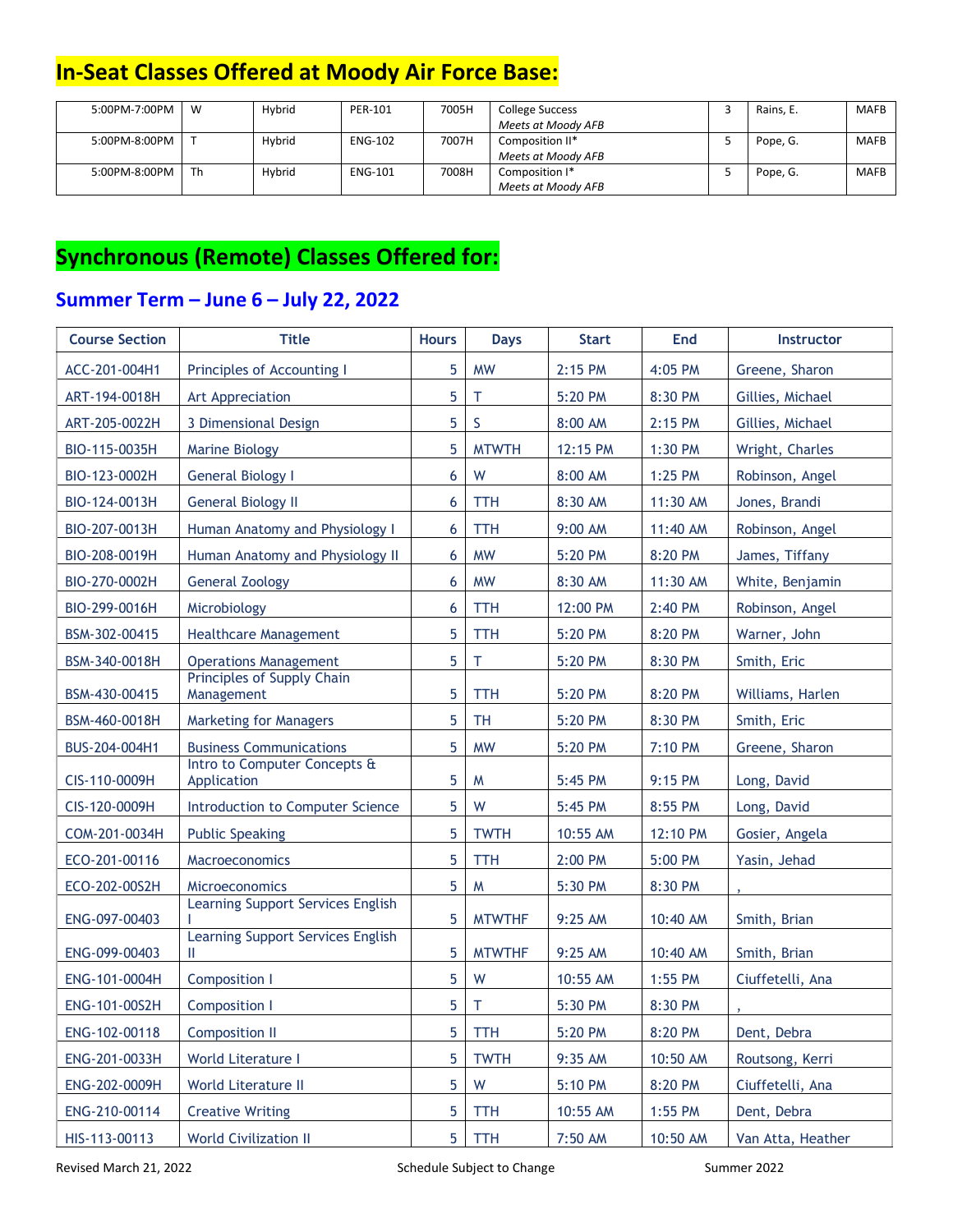| HIS-121-004H1 | <b>American History I</b>                   | 5 | <b>TTH</b>    | 5:20 PM  | 7:10 PM   | Lamarre, Lynda             |
|---------------|---------------------------------------------|---|---------------|----------|-----------|----------------------------|
| HIS-122-00114 | <b>American History II</b>                  | 5 | <b>TTH</b>    | 10:55 AM | 1:55 PM   | Van Atta, Heather          |
| ISC-201-00406 | Life and Earth Sciences                     | 5 | <b>MTWTH</b>  | 12:10 PM | 1:40 PM   | Mathis, Mildred            |
| MAT-094-00402 | College Prep Algebra I                      | 5 | <b>MTWTHF</b> | 8:00 AM  | 9:15 AM   | Willis, Michael            |
| MAT-109-00101 | College Algebra                             | 5 | <b>MW</b>     | 7:50 AM  | 10:50 AM  | Swords, Jeffery            |
| MAT-109-00403 | College Algebra                             | 5 | <b>MTWTHF</b> | 9:25 AM  | 10:40 AM  | Willis, Michael            |
| MAT-112-00321 | Precalculus                                 | 5 | <b>MTWTHF</b> | 8:15 AM  | 9:30 AM   | Burton, Tarn               |
| MAT-200-004H1 | <b>Applied Statistics</b>                   | 5 | <b>TWTH</b>   | 9:25 AM  | 10:40 AM  | Sweigart, Nathan           |
| MAT-200-00S09 | <b>Applied Statistics</b>                   | 5 | <b>MW</b>     | 5:30 PM  | 8:30 PM   |                            |
| MAT-201-0033H | <b>Calculus I</b>                           | 6 | <b>MTWTHF</b> | 9:35 AM  | 10:50 AM  | Nikolaychuk,<br>Konstantin |
| MAT-202-00104 | <b>Calculus II</b>                          | 6 | <b>MW</b>     | 10:55 AM | 2:35 PM   | Swords, Jeffery            |
| MGT-210-0040H | Introduction to Management &<br>Organizatio | 5 | M             | 5:00 PM  | 8:00 PM   | Rains, Edwin               |
| MUS-194-0022H | <b>Music Appreciation</b>                   | 5 | S             | 8:00 AM  | $2:15$ PM | Fletcher, Natoya           |
| NTR-110-0022H | Nutrition                                   | 5 | S             | 8:00 AM  | 2:15 PM   | Jeffery, Nancy             |
| PBH-300-00415 | Introduction to Biostatistics               | 5 | <b>MW</b>     | 5:20 PM  | 8:20 PM   | McKeithen, Danielle        |
| PER-201-0007H | Critical Thinking & Character<br>Developmen | 3 | W             | 2:00 PM  | 4:10 PM   | Sleeth, Twilla             |
| PLS-101-00404 | Introduction to American<br>Government      | 5 | <b>MTWTHF</b> | 10:45 AM | 12:00 PM  | Cairns, Benjamin           |
| PSY-200-00107 | Introduction to Psychology                  | 5 | <b>MW</b>     | 7:50 AM  | 10:50 AM  | Davis, Brenda              |
| PSY-203-00101 | Human Growth and Development                | 5 | <b>MW</b>     | 2:00 PM  | 5:00 PM   | Davis, Brenda              |
| SOC-200-0034H | Introduction to Sociology                   | 5 | <b>TWTH</b>   | 10:50 AM | 12:10 PM  | Storey, Phillip            |
| SOC-205-0040H | <b>Social Problems</b>                      | 5 | W             | 5:00 PM  | 8:00 PM   | Storey, Phillip            |

# **Online Classes Offered for:**

# **Summer Term – June 6 – July 22, 2022**

| <b>Course Section</b> | <b>Title</b>                   | <b>Hours</b> |
|-----------------------|--------------------------------|--------------|
| ACC-201-20101         | Principles of Accounting I     | 5            |
| ACC-202-20101         | Principles of Accounting II    | 5            |
| ART-194-20101         | Art Appreciation               | 5            |
| BIO-103-20101         | <b>Medical Terminology</b>     | 2            |
| BIO-103-20102         | <b>Medical Terminology</b>     | 2            |
| BIO-105-20101         | <b>Environmental Studies</b>   | 5            |
| BIO-123-20101         | <b>General Biology I</b>       | 6            |
| BIO-123-20102         | <b>General Biology I</b>       | 6            |
| BIO-124-20101         | <b>General Biology II</b>      | 6            |
| BIO-124-20102         | <b>General Biology II</b>      | 6            |
| BIO-141-20101         | <b>Environmental Science</b>   | 6            |
| BIO-207-20101         | Human Anatomy and Physiology I | 6            |
| BIO-207-20102         | Human Anatomy and Physiology I | 6            |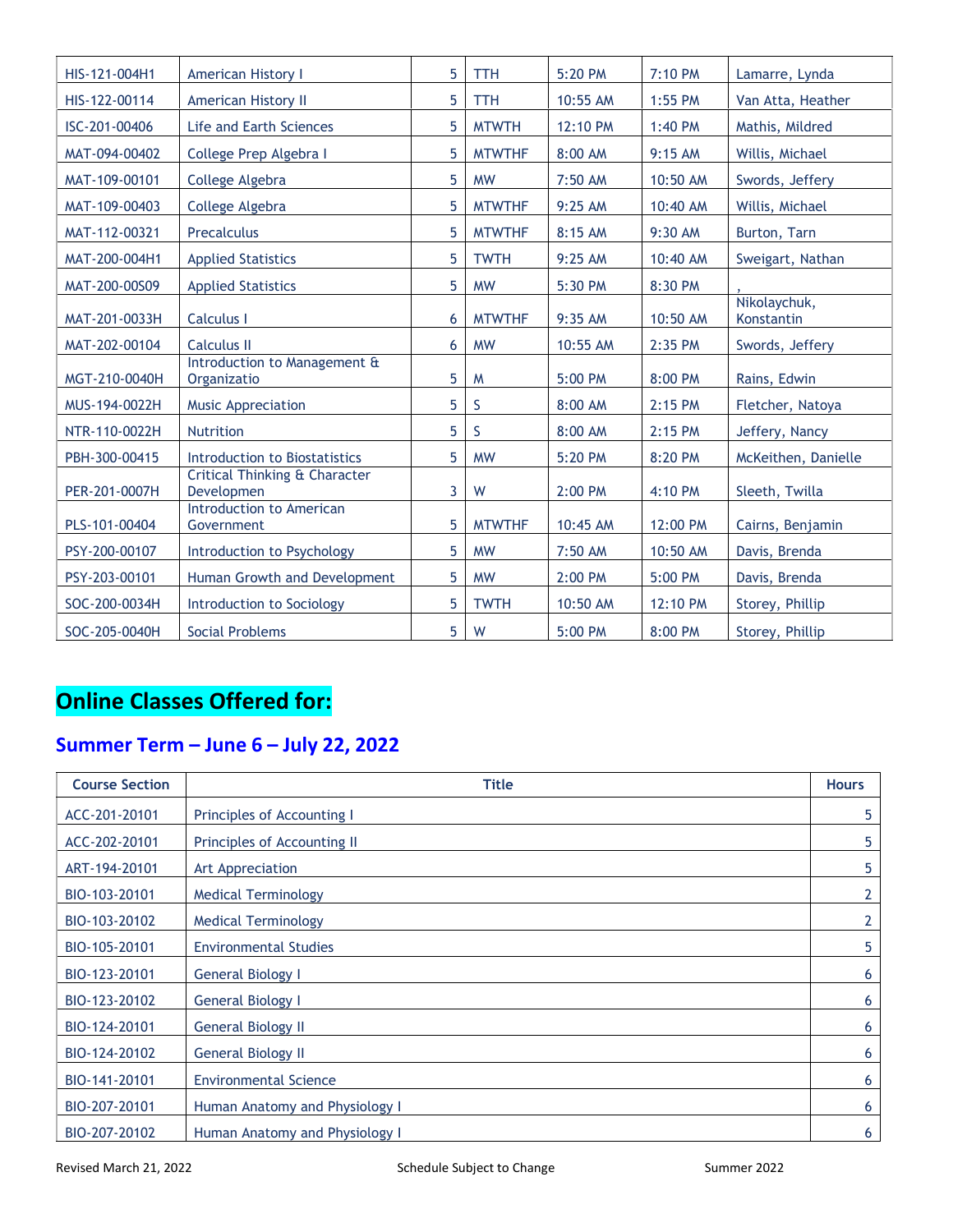| BIO-208-20101  | Human Anatomy and Physiology II                 | 6              |
|----------------|-------------------------------------------------|----------------|
| BIO-208-20102  | Human Anatomy and Physiology II                 | 6              |
| BIO-211-20101  | Principles of Biology I                         | 6              |
| BIO-212-20101  | Principles of Biology II                        | 6              |
| BIO-299-20101  | Microbiology                                    | 6              |
| BIO-299-20102  | Microbiology                                    | 6              |
| BSM-310-20101  | <b>Managerial Accounting</b>                    | 5              |
| BSM-312-20101  | <b>Healthcare Management</b>                    | 5              |
| BSM-320-20101  | <b>Organizational Behavior</b>                  | 5              |
| BSM-340-20101  | <b>Operations Management</b>                    | 5              |
| BSM-342-20101  | <b>Healthcare Economics</b>                     | 5              |
| BSM-400-20101  | <b>Management Information Systems</b>           | 5              |
| BSM-402-20101  | <b>Healthcare Information Systems</b>           | 5              |
| BSM-410-20101  | <b>Financial Management</b>                     | 5              |
| BSM-420-20101  | <b>Quality Management Systems</b>               | 5              |
| BSM-430-20101  | Principles of Supply Chain Management           | 5              |
| BSM-435-20101  | Principles of Logistics Management              | 5              |
| BSM-440-20101  | <b>International Business</b>                   | 5              |
| BSM-450-20101  | <b>Team Management</b>                          | 5              |
| BSM-470-20101  | <b>Project Management</b>                       | 5              |
| BSM-480-20101  | <b>Strategic Management</b>                     | 5              |
| BSM-492-20101  | Capstone Course Healthcare Management           | 5              |
| BSM-497-20101  | Supply Chain Management & Logistics Projections | 5              |
| BSM-498-20101  | Sam Capstone Project                            | 5              |
| BSM-499-20101  | <b>B M Capstone Project</b>                     | 5              |
| BUS-101-20101  | <b>Financial Literacy</b>                       | $\overline{2}$ |
| BUS-204-20101  | <b>Business Communications</b>                  | 5              |
| BUS-206A-20101 | Legal Environment of Business                   | 5              |
| CHE-105-20101  | <b>Descriptive Chemistry I</b>                  | 6              |
| CHE-106-20101  | <b>Descriptive Chemistry II</b>                 | 6              |
| CHE-121-20101  | Principles of Chemistry I                       | 6              |
| CHE-122-20101  | Principles of Chemistry II                      | 6              |
| CIS-107-20101  | Introduction to PC Database Management          | 2              |
| CIS-110-20101  | Intro to Computer Concepts & Application        | 5              |
| CIS-120-20101  | Introduction to Computer Science                | 5              |
| CIS-204-20101  | <b>Advanced Spreadsheet Applications</b>        | 5              |
| CIS-205-20101  | <b>Advanced Database Applications</b>           | 5              |
| CIS-210-20101  | Principles of Computer Programming I            | 5              |
| CIS-211-20101  | Principles of Computer Programming II           | 5              |
| CIS-212-20101  | Web Page Development                            | 5              |
| CIS-213-20101  | Networking                                      | 5              |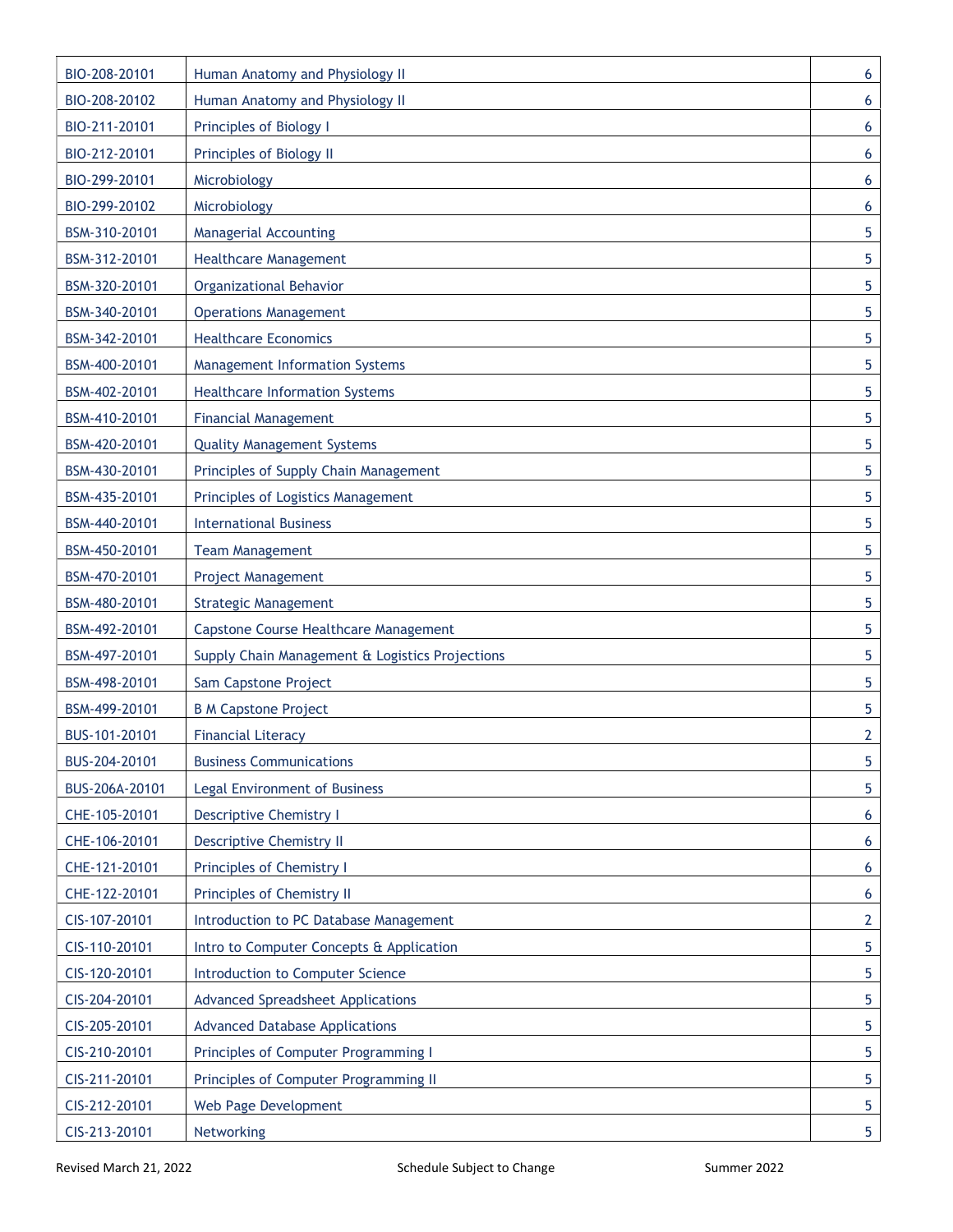| CIS-214-20101 | <b>Data Structures</b>                                                    | 5              |
|---------------|---------------------------------------------------------------------------|----------------|
| CIS-217-20101 | <b>Cyber Information Security</b>                                         | 5              |
| CIS-230-20101 | Fundamentals of Management Info Systems                                   | 5              |
| COM-201-20101 | <b>Public Speaking</b>                                                    | 5              |
| COM-210-20101 | Introduction to Mass Communication                                        | 5              |
| COM-220-20101 | <b>Interpersonal Communication</b>                                        | 5              |
| COM-230-20101 | Introduction to Communication Theory                                      | 5              |
| COM-240-20101 | <b>Basic News Writing and Reporting</b>                                   | 5              |
| CRJ-100-20101 | Introduction to Criminal Justice                                          | 5              |
| CRJ-201-20101 | Criminal Investigation                                                    | 5              |
| CRJ-208-20101 | <b>Criminal Law</b>                                                       | 5              |
| ECO-201-20101 | Macroeconomics                                                            | 5              |
| ECO-202-20101 | <b>Microeconomics</b>                                                     | 5              |
| EDN-216-20101 | Exploring Socio-Cultural Perspective on Diversity in Educational Settings | 5              |
| EDN-226-20101 | Investigating Critical and Contemporary Issues in Education               | 5              |
| EDN-236-20101 | <b>Teaching and Learning</b>                                              | 5              |
| ENG-097-20101 | Learning Support Services English I                                       | 5              |
| ENG-099-20101 | Learning Support Services English II                                      | 5              |
| ENG-101-20101 | <b>Composition I</b>                                                      | 5              |
| ENG-101-20102 | <b>Composition I</b>                                                      | 5              |
| ENG-101-20103 | <b>Composition I</b>                                                      | 5              |
| ENG-102-20101 | <b>Composition II</b>                                                     | 5              |
| ENG-102-20102 | <b>Composition II</b>                                                     | 5              |
| ENG-102-20103 | <b>Composition II</b>                                                     | 5              |
| ENG-102-20104 | <b>Composition II</b>                                                     | 5              |
| ENG-201-20101 | World Literature I                                                        | 5              |
| ENG-201-20102 | World Literature I                                                        | 5              |
| ENG-201-20103 | World Literature I                                                        | 5              |
| ENG-202-20101 | <b>World Literature II</b>                                                | 5              |
| ENG-221-20101 | American Literature I                                                     | 5              |
| FRE-101-20101 | <b>Elementary French</b>                                                  | 5              |
| FRE-102-20101 | <b>Elementary French II</b>                                               | 5              |
| GEO-219-20101 | <b>World Geography</b>                                                    | 5              |
| HIS-111-20101 | <b>World Civilization I</b>                                               | 5              |
| HIS-113-20101 | <b>World Civilization II</b>                                              | 5              |
| HIS-121-20101 | <b>American History I</b>                                                 | 5              |
| HIS-121-20102 | <b>American History I</b>                                                 | 5              |
| HIS-122-20101 | American History II                                                       | 5              |
| HSE-101-20101 | Intro to Homeland Security & Emergency Management                         | 5              |
| HSE-299-20101 | Terrorism and International Crime                                         | 5              |
| HSE-305-20101 | Terrorism & Emergency Response                                            | 5 <sub>5</sub> |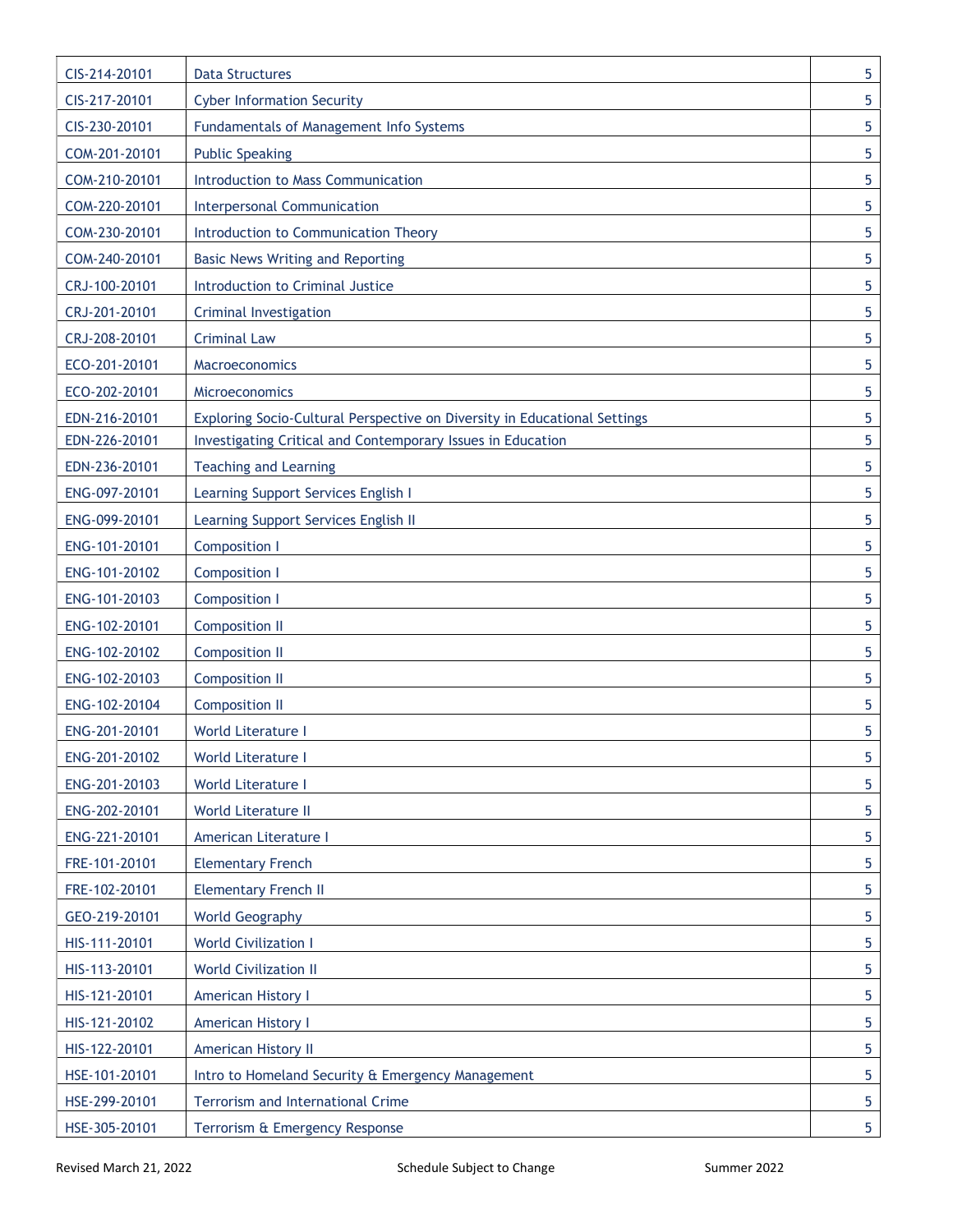| ISC-201-20101  | Life and Earth Sciences                     | 5 |
|----------------|---------------------------------------------|---|
| ISC-202-20101  | Physical Science and Astronomy              | 5 |
| KIN-200-20101  | Introduction to Kinesiology                 | 5 |
| KIN-210-20101  | <b>Structural Kinesiology</b>               | 5 |
| KIN-255-20101  | <b>Essentials of Athletic Healthcare</b>    | 5 |
| MAT-009-20101  | Support for College Algebra                 | 3 |
| MAT-094-20101  | College Prep Algebra I                      | 5 |
| MAT-095-20101  | College Prep Algebra II                     | 5 |
| MAT-095-20102  | College Prep Algebra II                     | 5 |
| MAT-103-20101  | <b>Quantitative Reasoning</b>               | 5 |
| MAT-109-20101  | College Algebra                             | 5 |
| MAT-109-20102  | College Algebra                             | 5 |
| MAT-109-20103  | College Algebra                             | 5 |
| MAT-109S-20101 | College Algebra-S                           | 5 |
| MAT-112-20101  | Precalculus                                 | 5 |
| MAT-200-20101  | <b>Applied Statistics</b>                   | 5 |
| MAT-200-20102  | <b>Applied Statistics</b>                   | 5 |
| MAT-201-20101  | <b>Calculus I</b>                           | 6 |
| MAT-208-20101  | Foundation of Numbers and Operations        | 5 |
| MAT-225-20101  | <b>Discrete Mathematics</b>                 | 5 |
| MGT-210-20101  | Introduction to Management & Organization   | 5 |
| MGT-232A-20101 | Introduction to Human Resources Management  | 5 |
| MGT-240-20101  | <b>Introduction to Materials Management</b> | 5 |
| MUS-194-20101  | <b>Music Appreciation</b>                   | 5 |
| NTR-110-20101  | Nutrition                                   | 5 |
| NTR-110-20102  | <b>Nutrition</b>                            | 5 |
| PER-101-20101  | <b>College Success</b>                      | 3 |
| PER-101-20102  | <b>College Success</b>                      | 3 |
| PER-201-20101  | Critical Thinking & Character Development   | 3 |
| PER-201-20102  | Critical Thinking & Character Development   | 3 |
| PER-201-20103  | Critical Thinking & Character Development   | 3 |
| PHY-111-20101  | <b>Introductory Physics I</b>               | 6 |
| PLS-101-20101  | Introduction to American Government         | 5 |
| PLS-101-20102  | Introduction to American Government         | 5 |
| PLS-201-20101  | Introduction to Political Science           | 5 |
| PSC-101-20101  | Introduction to Physical Science I          | 6 |
| PSC-102-20101  | Introduction to Physical Science II         | 6 |
| PSY-200-20101  | Introduction to Psychology                  | 5 |
| PSY-203-20101  | Human Growth and Development                | 5 |
| PSY-205-20101  | Psychology of Adjustment                    | 5 |
| PSY-210-20101  | <b>Abnormal Psychology</b>                  | 5 |